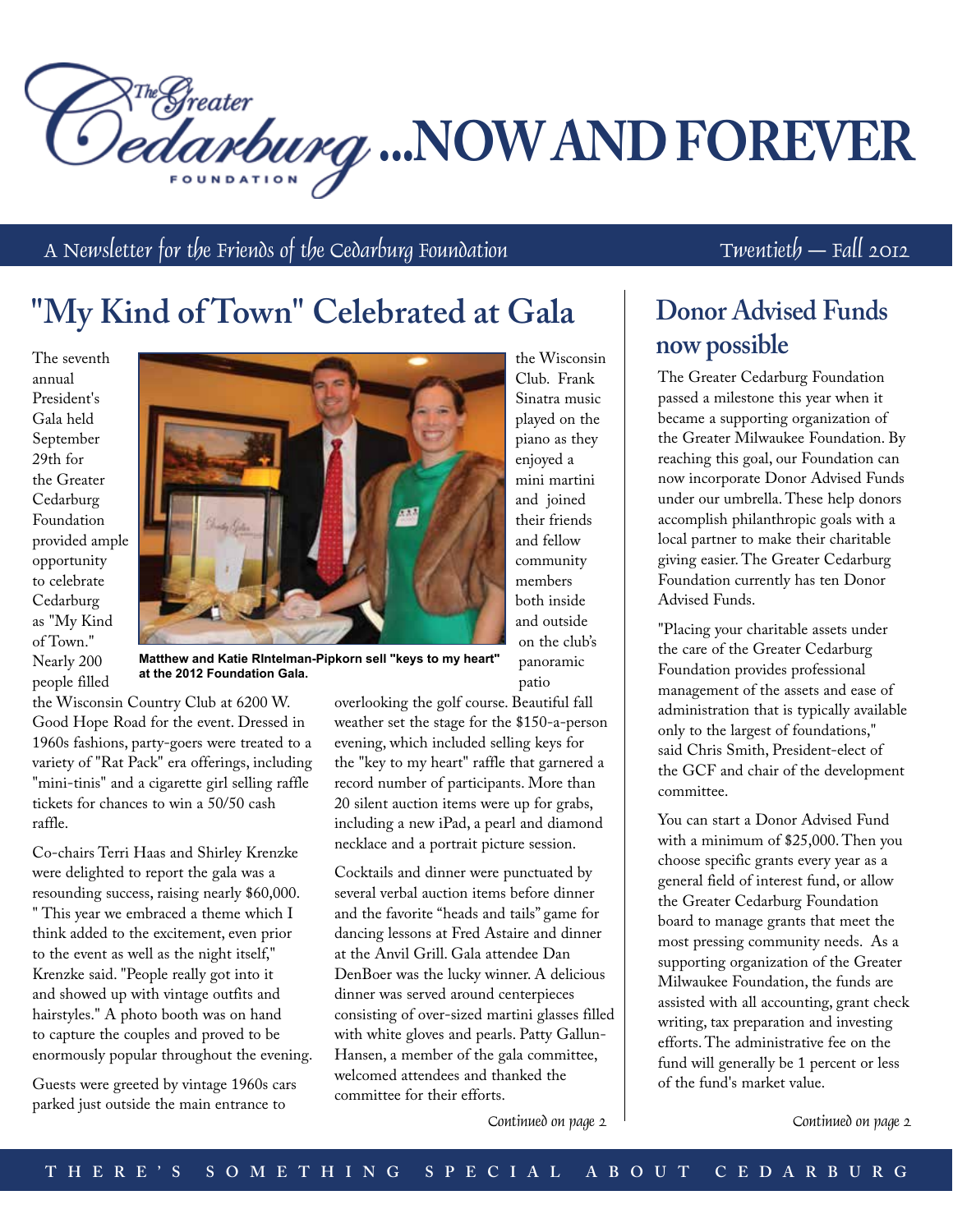### **Annual Fund Drive Launched**

The Greater Cedarburg Foundation has launched its Annual Fund Drive and board members are anticipating a positive response from the community. Over the last eleven years many local organizations have received grants totaling nearly \$1 million from the Foundation.

Ted Brueggemann, board member and Annual Fund Drive chair, said, "We've been very fortunate to have a supporting community that responds to help fund projects that define the quality of life we enjoy in Cedarburg. This generosity enhances our community year after year."

Throughout the years grants have gone to organizations such as Family Sharing, Big Brothers/Big Sisters, Cedarburg Landmark Preservation, Riveredge Nature Center, Stars and Stripes Honor Flights with WW II veterans, North Shore Academy of the Arts, the Rivoli Theater, the Cedarburg Cultural Center, the Volunteer Center of Ozaukee County and the Cedarburg Chamber of Commerce to name just a few.

The Foundation raises money through its annual President's Gala and the Annual Fund Drive, and works hard to grow its endowment as a civic commitment to enhance our community, preserve our cultural heritage and demonstrate our dedication to the greater Cedarburg area.

Please review the annual appeal letter contained within this mailing and consider making a donation to the appeal campaign. Any size donation is appreciated and your generosity WILL make a difference!

Brueggemann said those wishing more information about the Foundation's Annual Drive can call 262-377-4050.

#### **2012 Annual Gala (from pg. 1)**

Peg Edquist, Foundation President, thanked those attending for continuing to support the Foundation which works to make Cedarburg a better place to live. She mentioned several organizations that had received grants over the past two years as part of ongoing efforts to support the community. "We helped lots of organizations throughout the year and I felt it was necessary to mention just a few of them because that's what we're here for," she said. Among those grantees mentioned were the Wisconsin Museum of Quilts and Fiber Arts, the Ozaukee County Jail Literacy Program and the publishing of a children's book called "Cedarburg" by local writer Barbara Josse and illustrator Renee Graef.

The night continued with a verbal auction with items that included an Italian dinner, a kayak, a Door County getaway cottage and a "50s Diner" party - which was doubled when a second winning bidder came forward. The Key to my Heart was won by Ann Pagel and was a 14 Karat white gold pendant that included an imperial Topaz jewel accented by 25 full cut round diamonds.

The evening was capped by the

#### **Donor advised funds (from pg. 1)**

"Through the Greater Cedarburg Foundation, we are able to provide services to donors that minimize their back office work and help them concentrate more on their grant making opportunities in the community," said Marybeth Budish, senior donor services officer at the GMF. "It works so well because this allows donors to focus their giving around the Greater Cedarburg area and on what matters most to them."

Janice Levy, whose family established a



**Celebrating Cedarburg as "My Kind of Town" are Ed and Colleen Ashenden, Mary Pat and Brian Thompson.**

wonderful music of Mr. Lucky, which kept patrons on the dance floor well into the evening. "Everyone seemed to be having a wonderful time, especially since they knew that we were celebrating the efforts of the Foundation to help organizations and projects that make our community a one-of-a-kind place to live," said Edquist. "We look forward to building on the momentum of this year's event for our Gala in 2013!"

Thanks to presenting sponsors Carlson Tool & Manufacturing and Port Washington State Bank. Other sponsors included Harris Bank, Piggly Wiggly, Levy & Levy and Commerce State Bank. Special thanks to Port Washington State Bank which provided complimentary credit card processing for the evening.

#### GREATER MILWAUKEE

**FOUNDATION** 

Donor Advised Fund earlier this year, encouraged others to do the same. "It's great to have the flexibility to choose your philanthropic endeavors but get the full support of the Cedarburg Foundation," she said. Anyone wishing to learn more about establishing a Donor Advised Fund can contact Chris Smith, Development chair of the Greater Cedarburg Foundation at 414- 765-1462.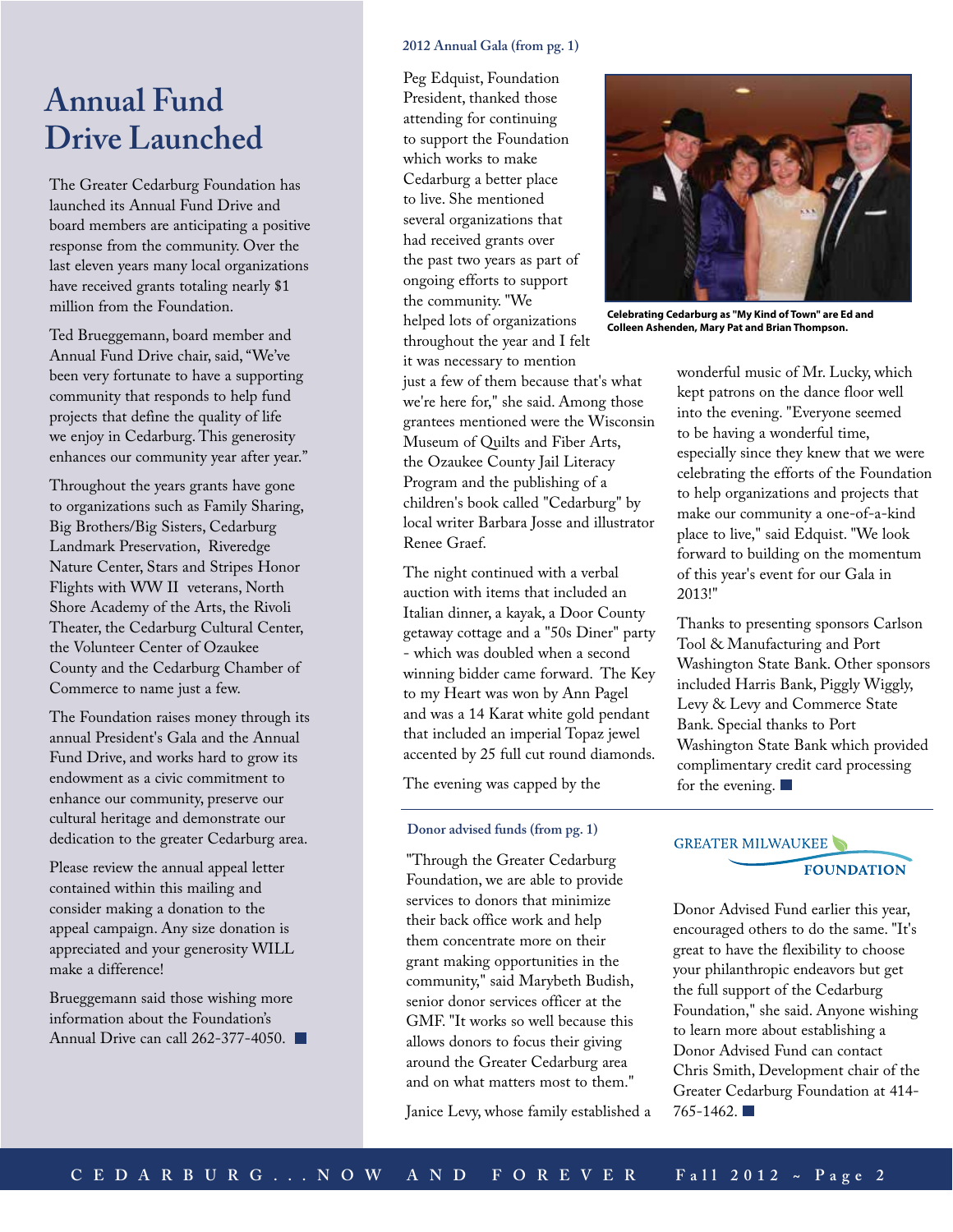# **Jail Literacy receives grant**

One of the newest members of the growing list of grant recipients is the Ozaukee County Jail Literacy Program. For the first time, the Greater Cedarburg Foundation approved a grant of more than \$2,200 for the purchase of computers to assist inmates that participate in the program. Now in its 20th year, the literacy program follows its mission statement to provide educational opportunities to incarcerated adults through "compassionate delivery of services and community support." In the last two decades, part-time staff members have served more than 800 inmates at the Ozaukee County Jail in Port Washington. And just recently, the number of graduates of the program topped 255.

"There is a percentage (of inmates) that are illiterate, but more often than not, they are smart but have substance abuse problems and have made bad choices due to their addictions," said Holly Ryan, President of the Board of Directors for OCJLP who



**Peg Edquist, Foundation president, presents a check to Holly Ryan of Ozaukee County Jail Literacy Program**

has been involved with the program for 19 years. "This program is one-on-one which makes a big difference. When you see it click with a student, it is just amazing."

The program is optional for the inmates, who apply to obtain permission to enroll. All are working toward their GED (General Education Diploma) or their HSED (High School Equivalency Diploma). Ryan said the program provides inmates with an opportunity to improve their education, make them more employable and reduce recidivism, which is the rate that inmates return to jail once they are released. Ryan

explained that nationally, the average recidivism rate is 75 percent. At the Ozaukee County Jail, that rate is 44 percent. "It costs \$30,000 a year to incarcerate an inmate," Ryan said. "We think the program really does make a difference."

As the only non-profit jail literacy program of its kind in the state, the program relies solely on grants and individual donations for its support, which comes largely from the United Way of Northern Ozaukee County and other foundations. The recent grant from the Greater Cedarburg Foundation will pay for computers that will be used by inmates to complete testing, which is scheduled to go entirely online by 2014. "Many of our inmates don't have the computer skills and need remedial help," Ryan said. "This will give them new skills in addition to be able to complete the testing."

The most meaningful part of the program is the graduation, when students wear caps and gowns from Cedarburg High School and participate in a bonafide ceremony. "You wouldn't believe how many grown men cry," said Ryan. "For some of them, this is something they never fathomed that they would be able to accomplish."

# **2012 Grants make a difference**

Throughout the year, the Greater Cedarburg Foundation does its most important work when the board approves grants that make a difference in many areas of the community. From dozens of requests come many worthwhile projects that serve the Foundation's mission to preserve the local cultural heritage, enhance artistic endeavors and support educational, social and community-based services in the area.

Among the eight grants given this year was \$10,000 to assist in the completion of the Curling Club facility on the Ozaukee County Fairgrounds, \$2,500 to assist with an at-risk youth program for Advocates of Ozaukee, Inc., and \$3,500 to Riveredge Nature Center for a restoration project at the Westlawn Woods area. Other recipients included the Cedarburg Cultural Center and the Ozaukee County Jail Literacy Program. (see related story)

Two grants which totaled nearly \$5,000 were also given to the Summer Sounds concert series at Cedar Creek park in the heart of the city. John Wallus, sponsorship director for Summer Sounds, said one of the grants assisted with the purchase of a storage trailer for transportation purposes and a second grant sponsored a "powered by the people" green concert that used sustainable energy derived from stationary bikes to generate electricity for a concert last June.

Wallus was on hand at the Greater Cedarburg Foundation's October board meeting to present a plaque which thanks the Foundation for its efforts. He said he felt it was necessary to acknowledge the important work being done by organizations such as ours. "Summer Sounds is 100 percent supported by sponsors and private donations and it makes Cedarburg a special place," he said. "Without the help of organizations like the Greater Cedarburg Foundation, we would not be able to do it."

Those interested in applying for a grant can contact our grant chairperson Joe Fazio through our website at http:// cedarburgfoundation.org/ or call us at 262- 377-7338.